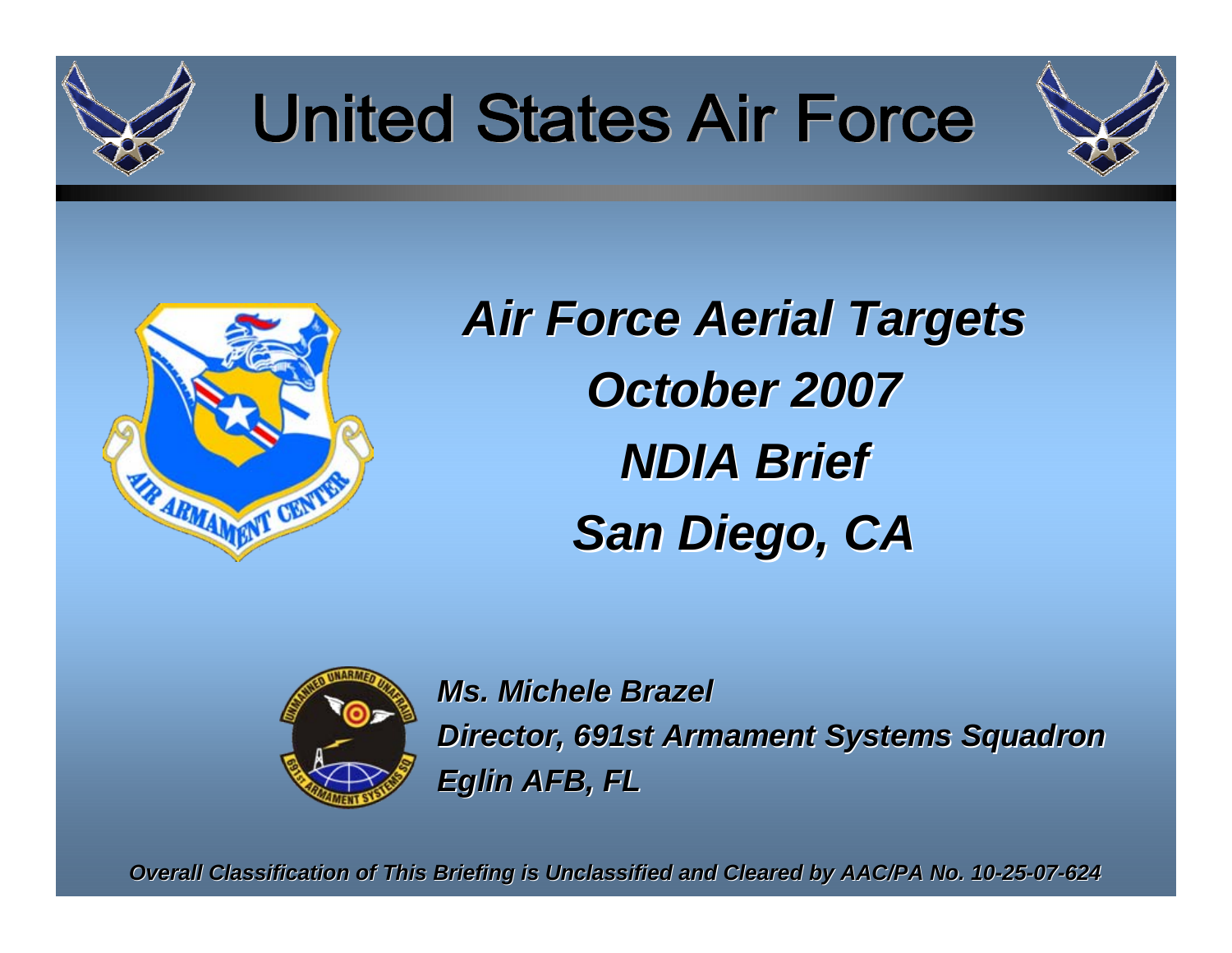





### • **Purpose**

- **System Description**
- **Organizational Structure**
- **Product Groups**
	- **Full-scale Aerial Targets**
	- **Subscale Aerial Targets**
- **Summary**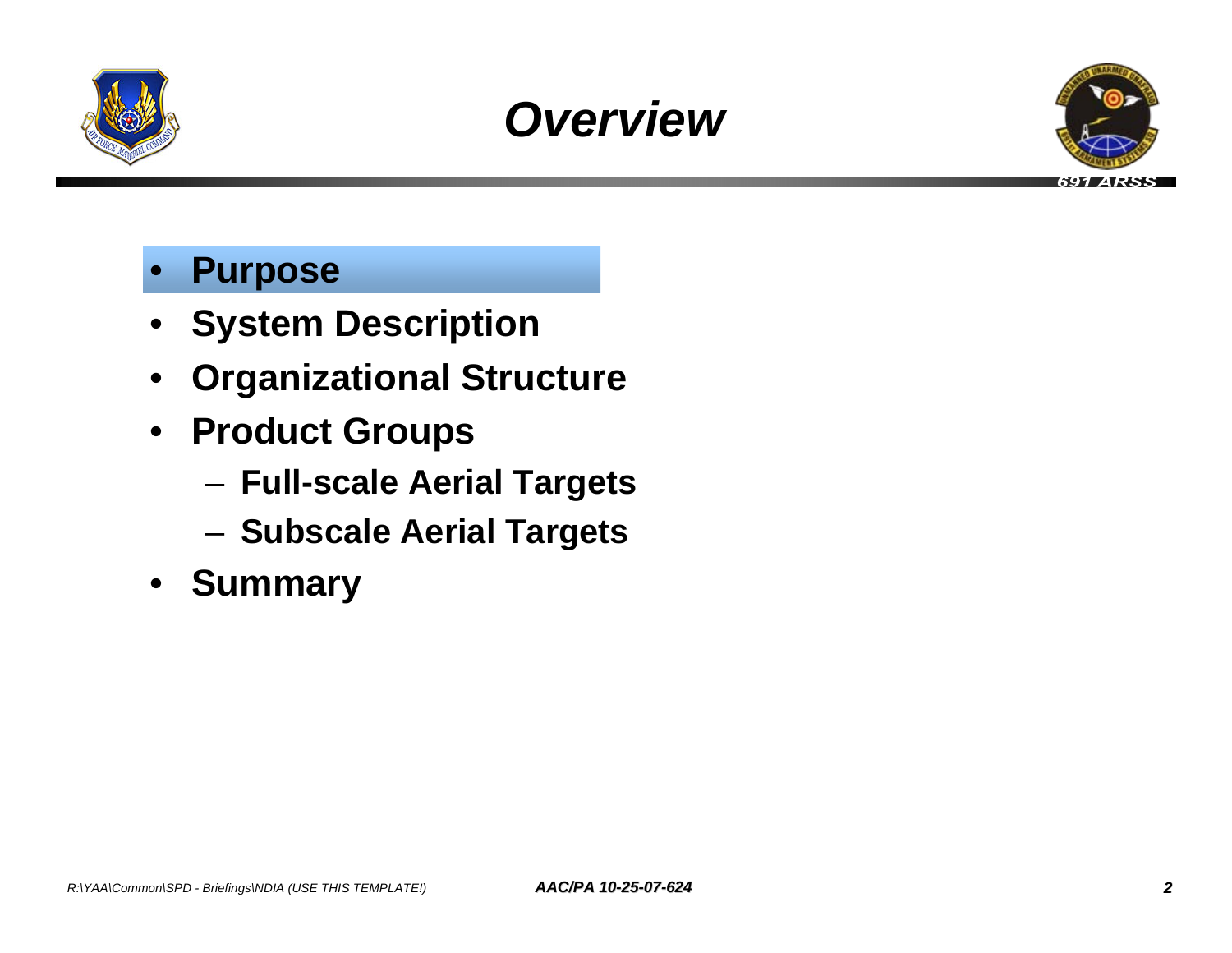



- **Provide "Presentations" of Realistic Threat Representative Systems (Aircraft and Cruise Missiles) in Support of the Following:**
	- **Lethality Testing Required for New or Improved Weapon Systems Prior to Production (10 USC 2366)**
	- **USAF Air-to-Air Weapon System Evaluation Program**
- **Validate Performance Of DoD Ground-to-Air and Airto-Air Missiles and Aircraft Systems**
	- **Emulates Performance, Signatures and Countermeasures (Infrared and Electronic Attack)**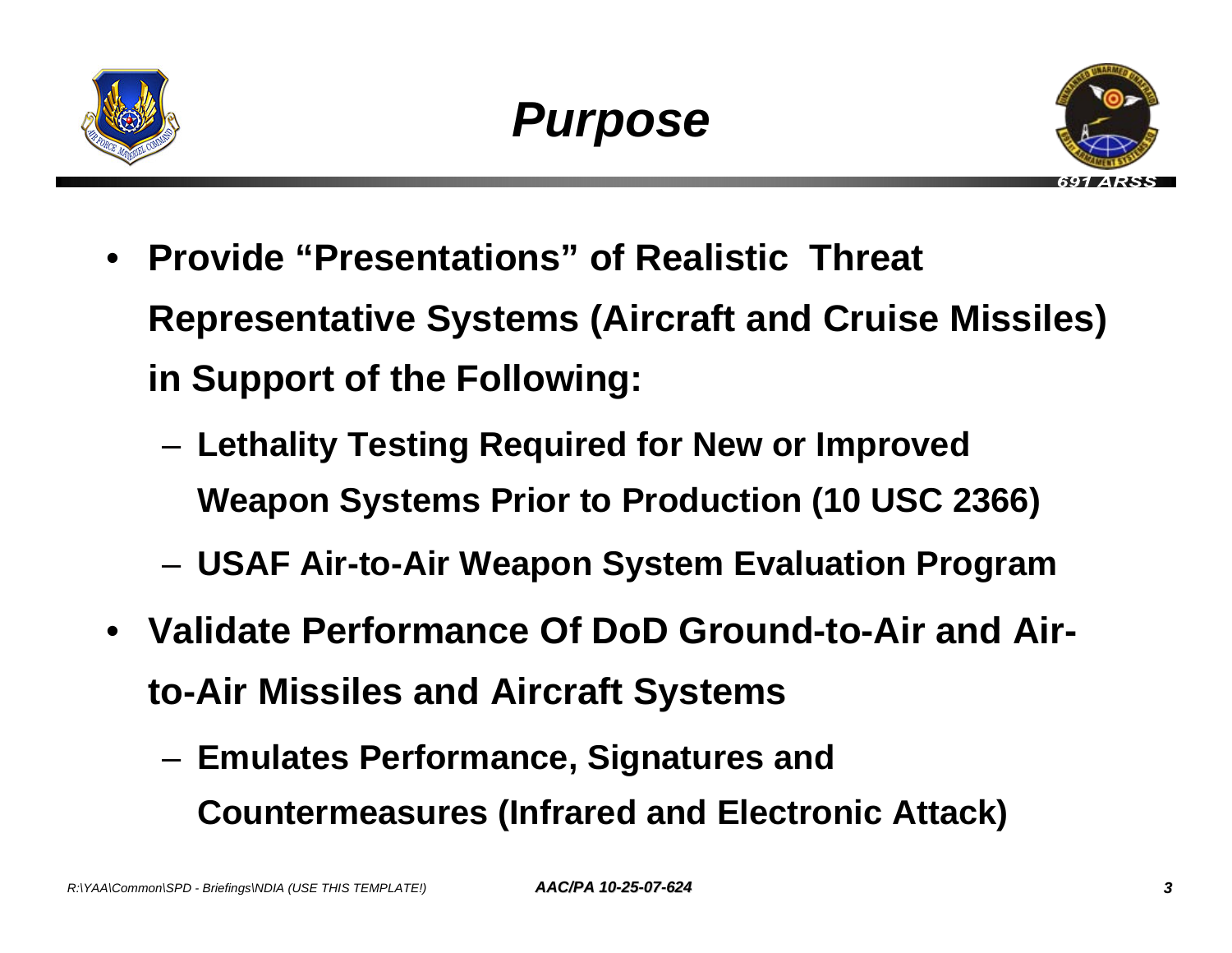





- **Purpose**
- **System Description**
- **Organizational Structure**
- **Product Groups**
	- **Full-scale Aerial Targets**
	- **Subscale Aerial Targets**
- **Summary**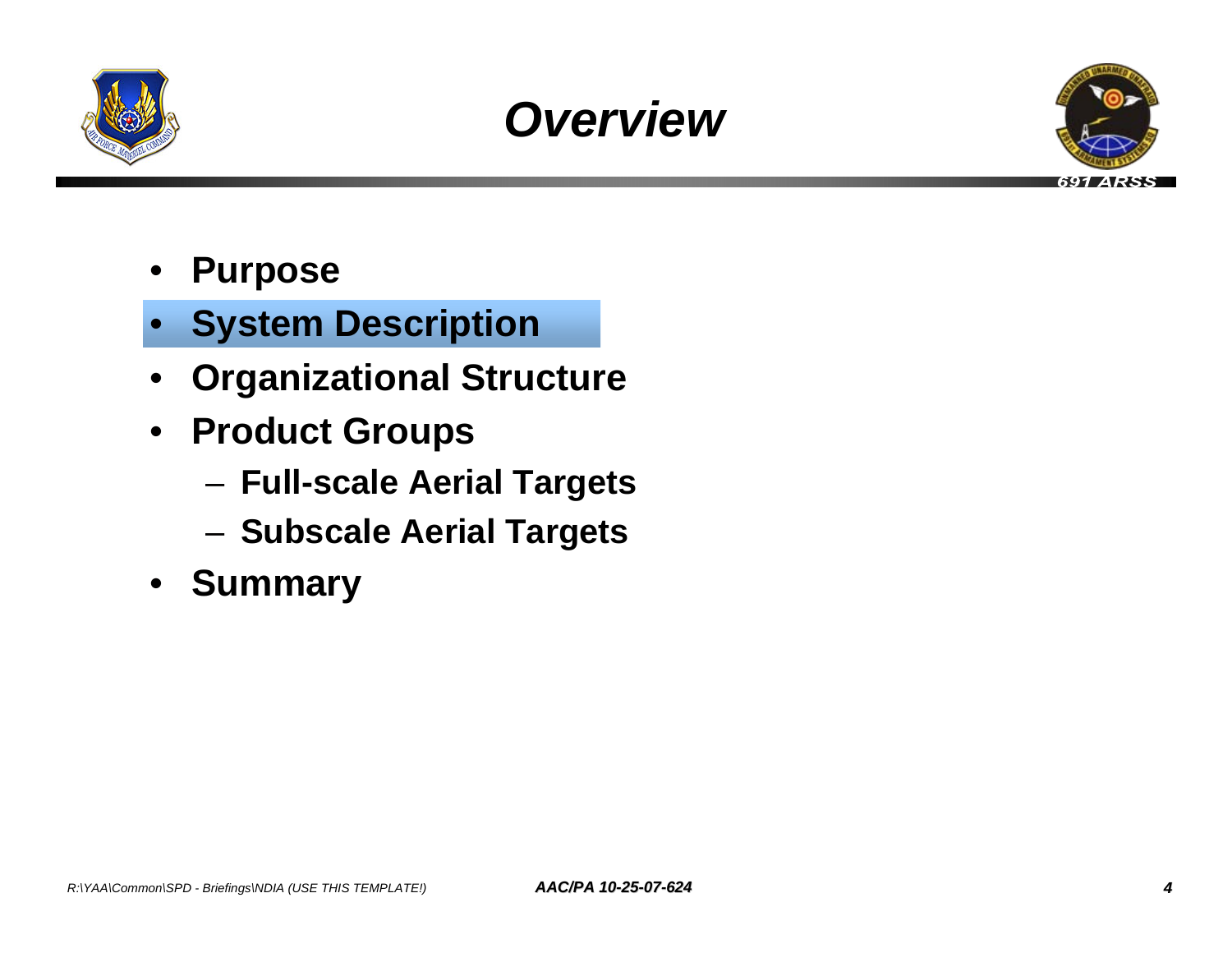



- **Aerial Target "Presentations" include:**
	- **The Target Itself**
	- **Target Control System**
		- **Gulf Range Drone Control System (GRDCS)**
	- **Launch, Recovery, Maintenance & Repair of Target**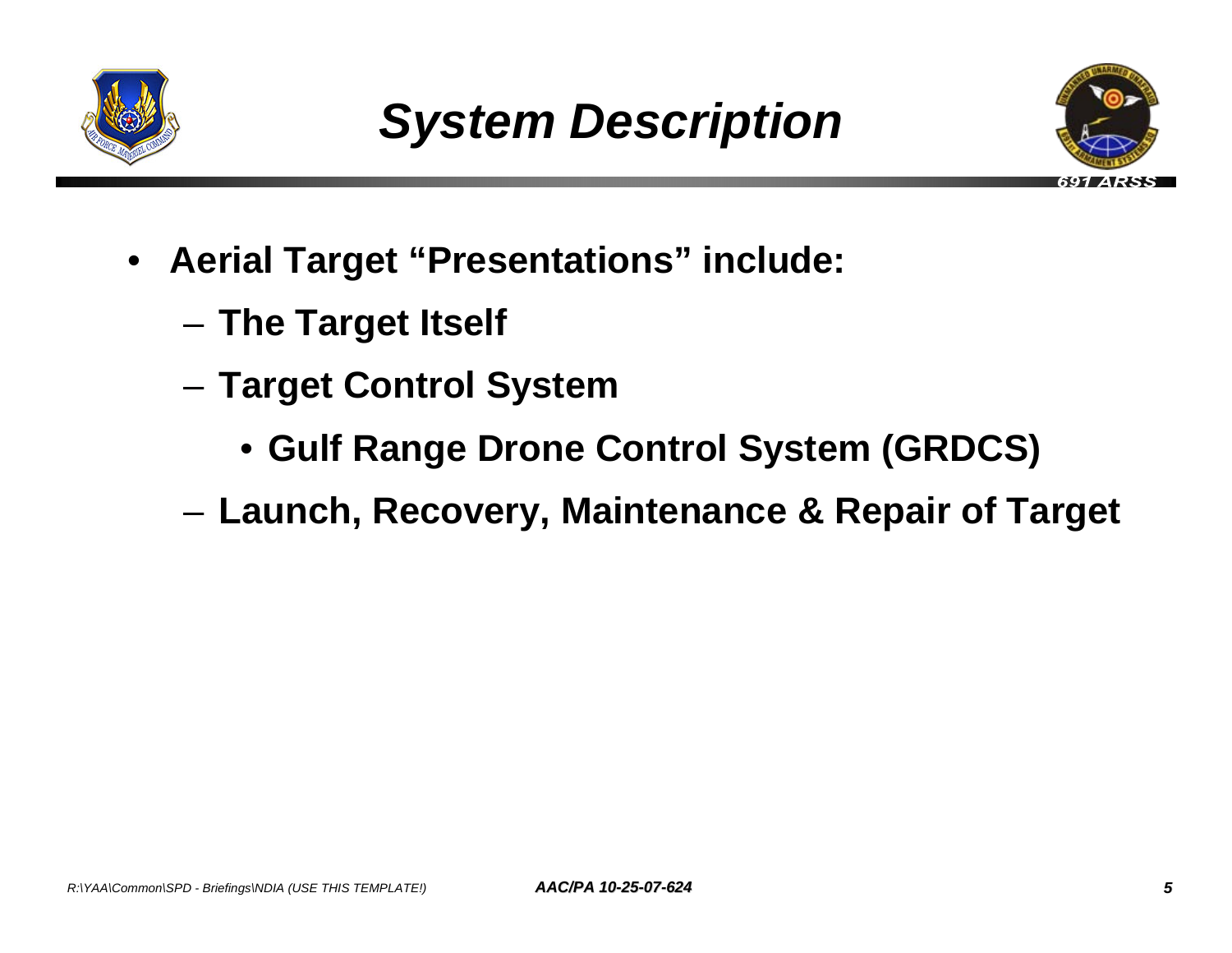





- **Purpose**
- **System Description**
- **Organizational Structure**
- **Product Groups**
	- **Full-scale Aerial Targets**
	- **Subscale Aerial Targets**
- **Summary**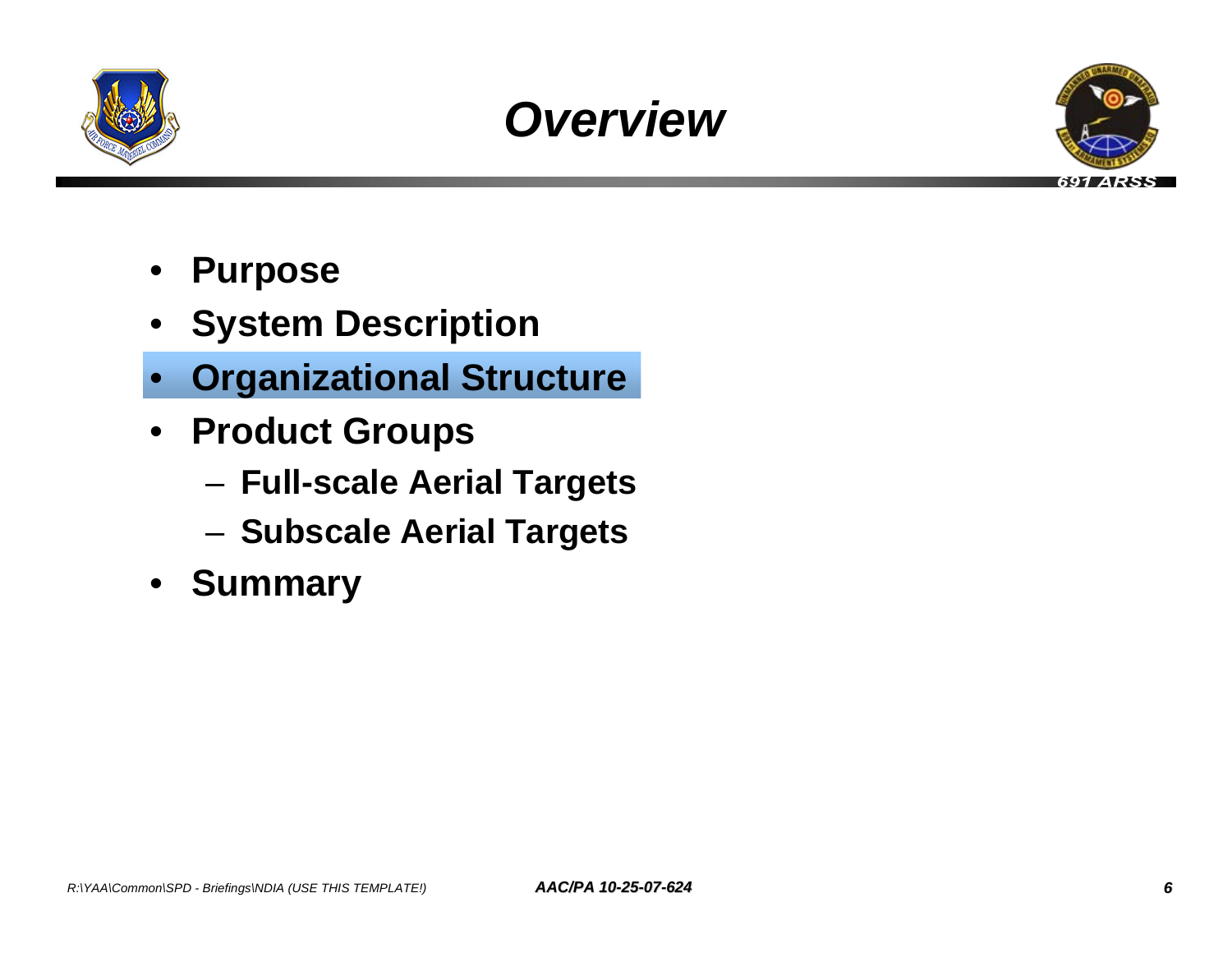

# *691st Armament Systems Squadron*





### *Develop, Procure and Sustain Aerial Targets and Related Systems and Related Systems*

*R:\YAA\Common\SPD - Briefings\NDIA (USE THIS TEMPLATE!) AAC/PA 10-25-07-624 7*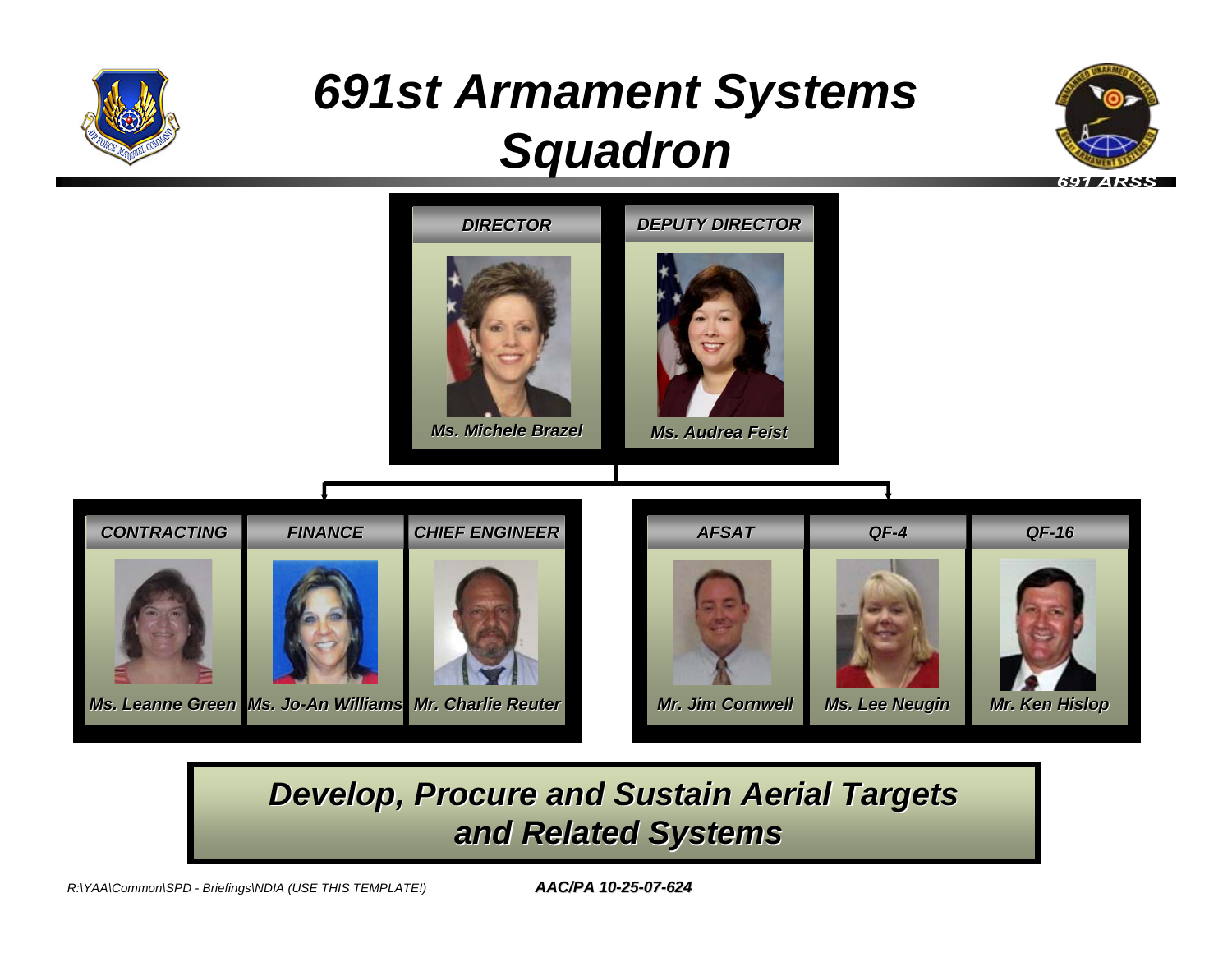

# *Where We Fit In*



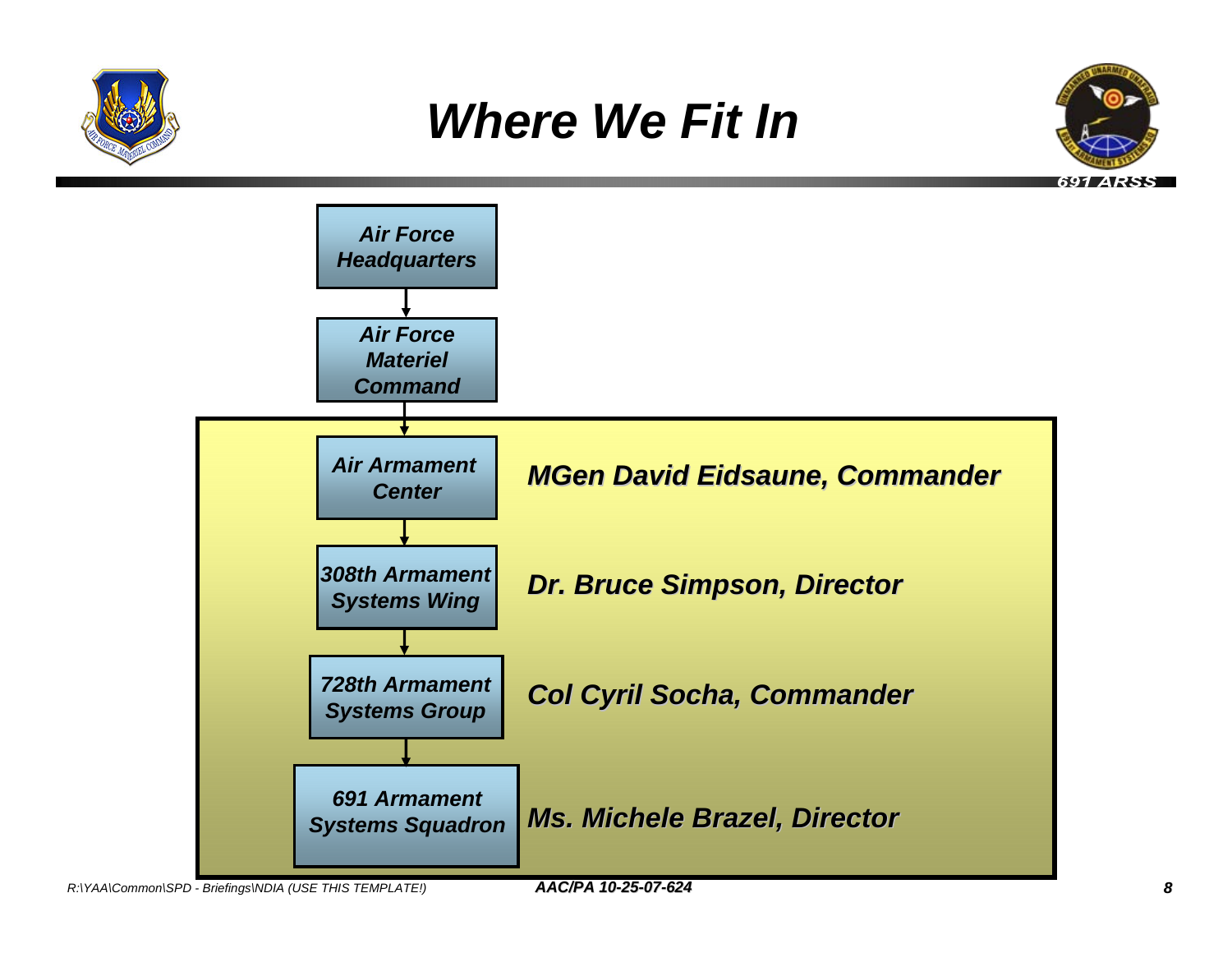

# *USAF Aerial Targets Stakeholders*



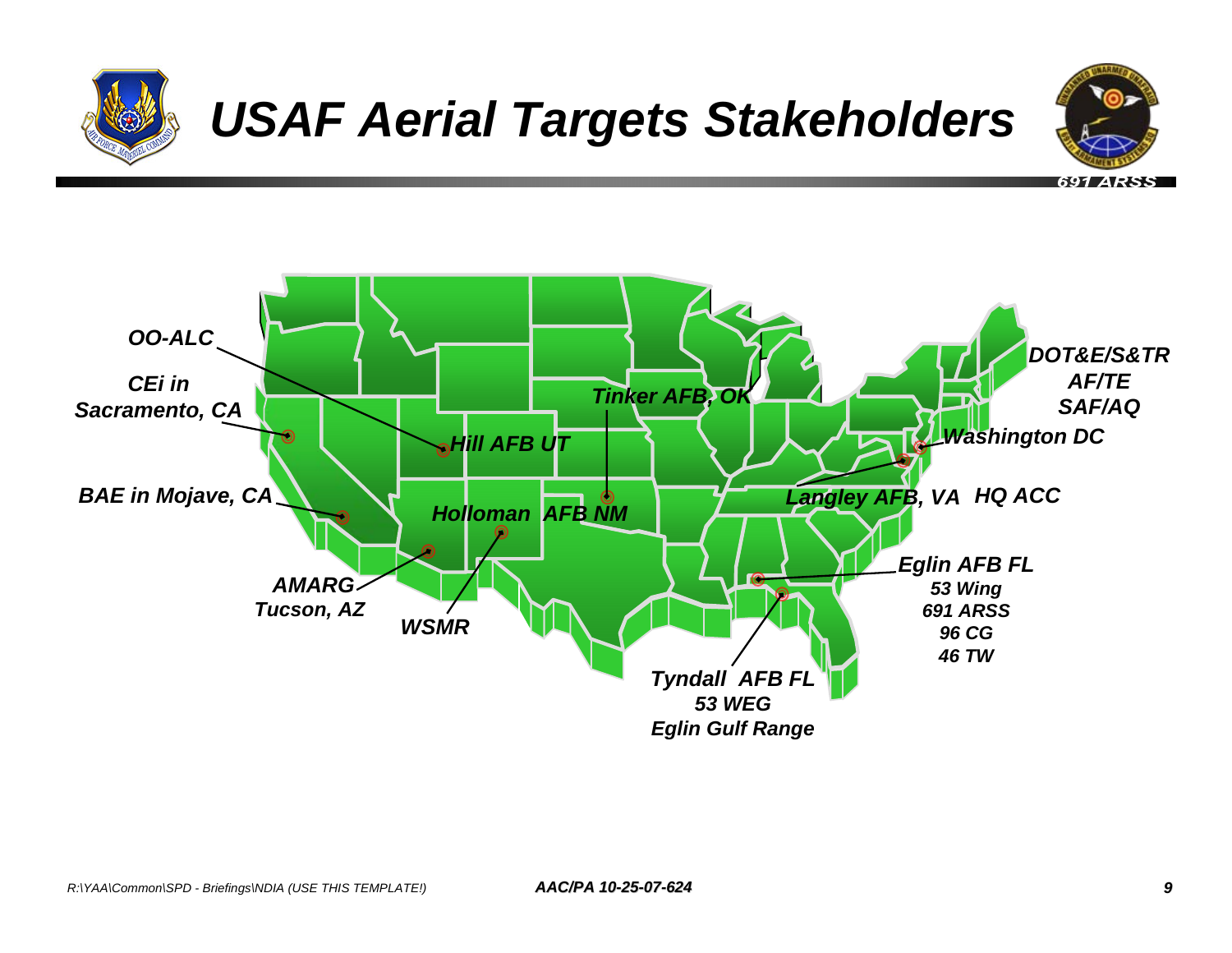<span id="page-9-0"></span>*Click Middle of Screen to Start Movie Click Middle of Screen to Start Movie*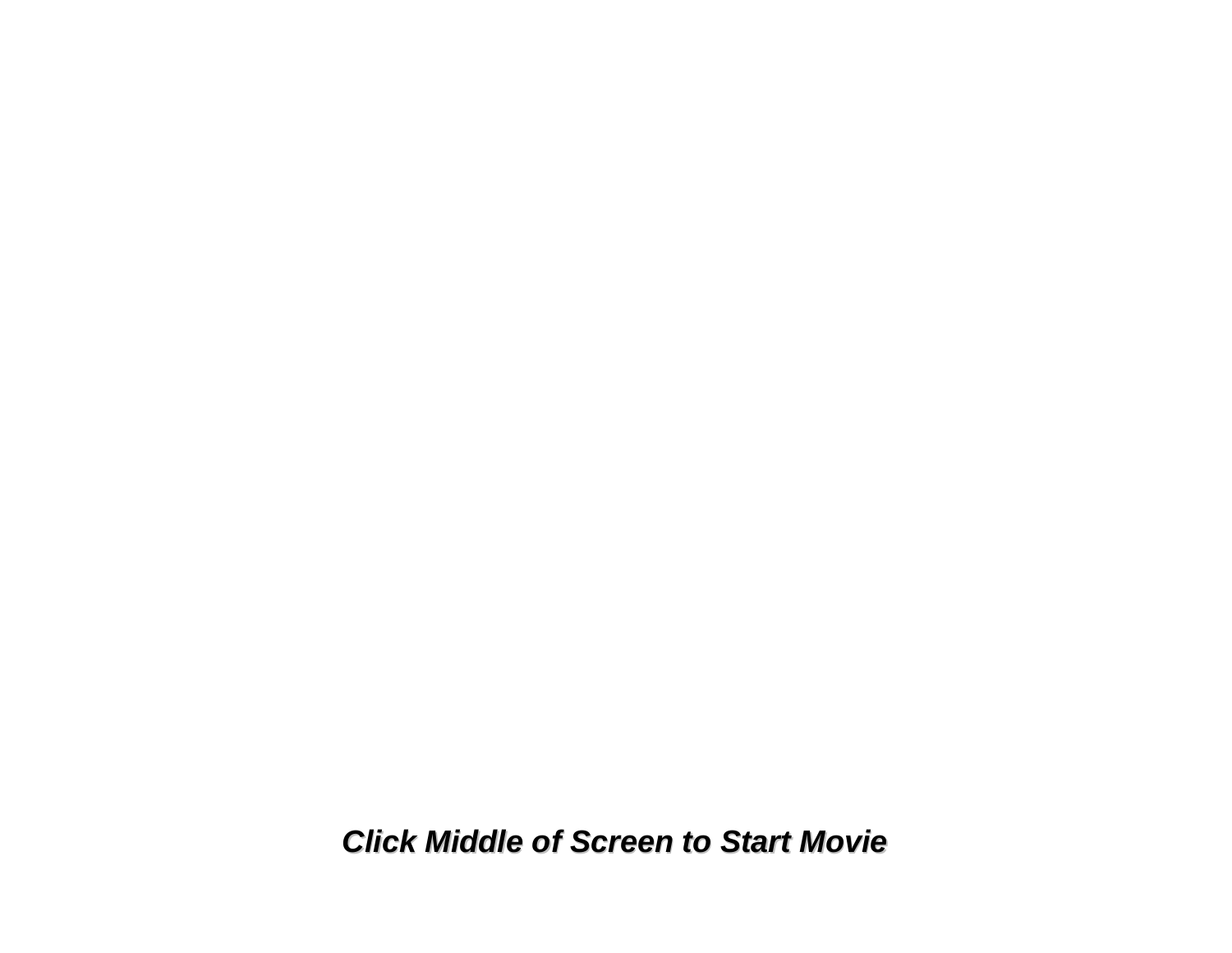





- **Purpose**
- **System Description**
- **Organizational Structure**
- **Product Groups**
	- **Full-scale Aerial Targets**
	- **Subscale Aerial Targets**
- **Summary**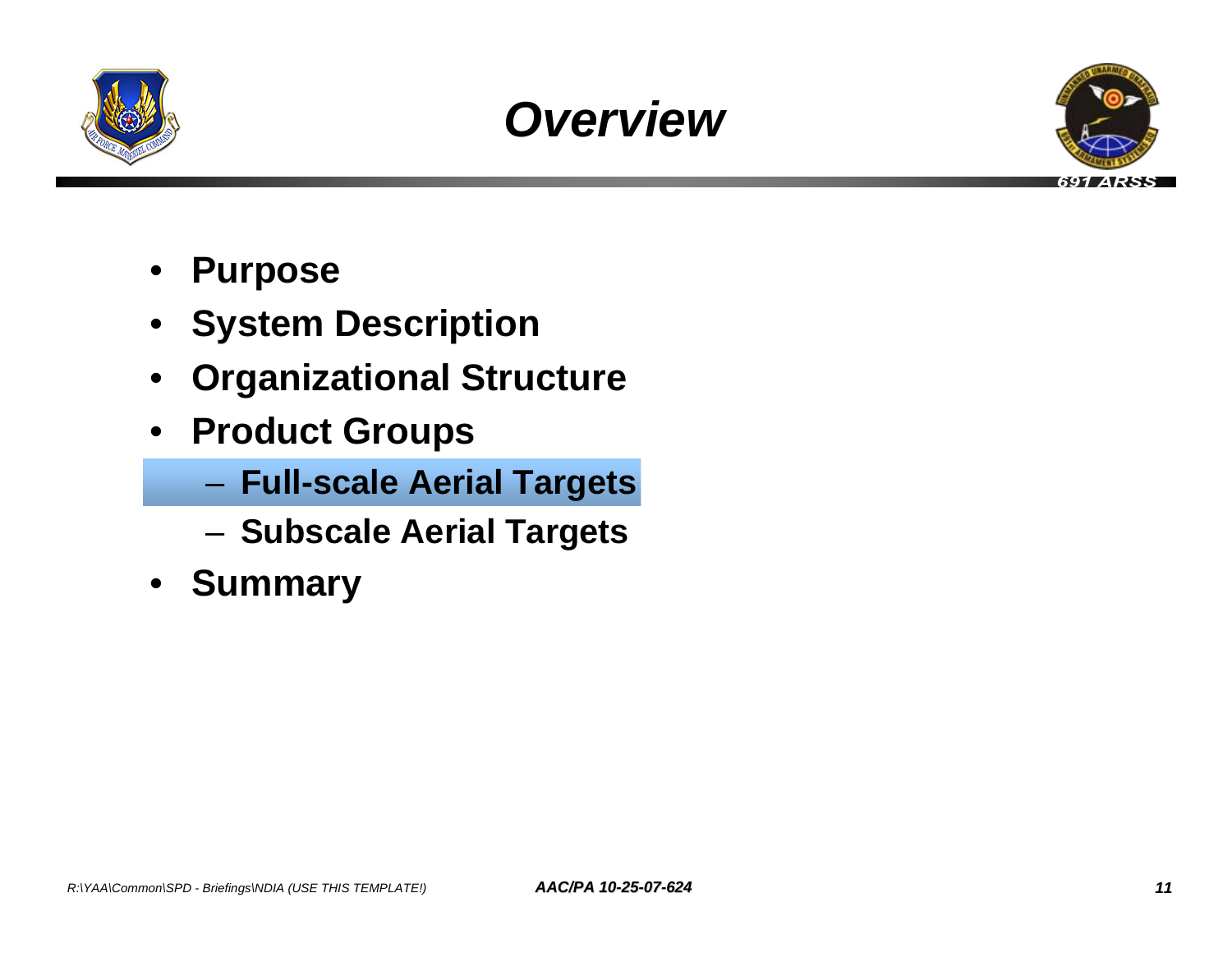



### *QF-4 Full Scale Aerial Target 4 Full Scale Aerial Target* **Program Manager: Ms. Lee A. Neugin Program Manager: Ms. Lee A. Neugin**









### *Description Description*

- ¾ **Full Scale Aerial Target for Threat-Representative Weapon System Evaluation**
- $\blacktriangleright$ **Meets USAF, Army, Navy, Allied Test Requirements**
- ¾ **Droned Refurbished F-4 Aircraft Out of AMARG**
- ¾ **Program in Full Rate Production**
- ¾ **Prime Contractor is BAE Systems, Mojave, CA**

#### *Key Features Key Features*

- ¾ **Satisfies Title 10 "Live Fire/Lethality"**
- $\blacktriangleright$ **Operates via Ground-Based Target Control System**
- ¾ **Supersonic, High-G, Heavy Payload Capability**
- $\blacktriangleright$ **Provides 3rd Generation Threat Representation**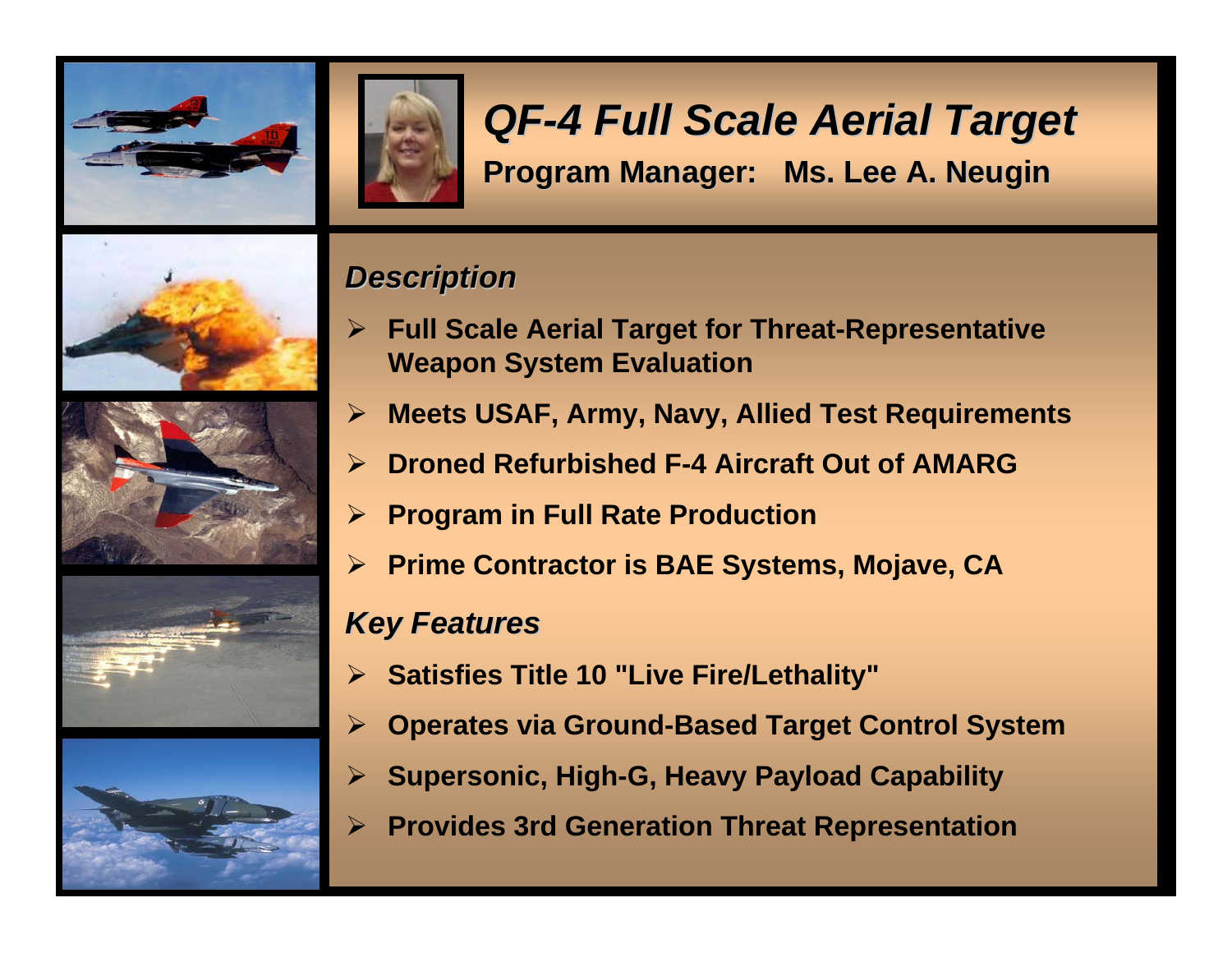

# *QF-4 Master Schedule*



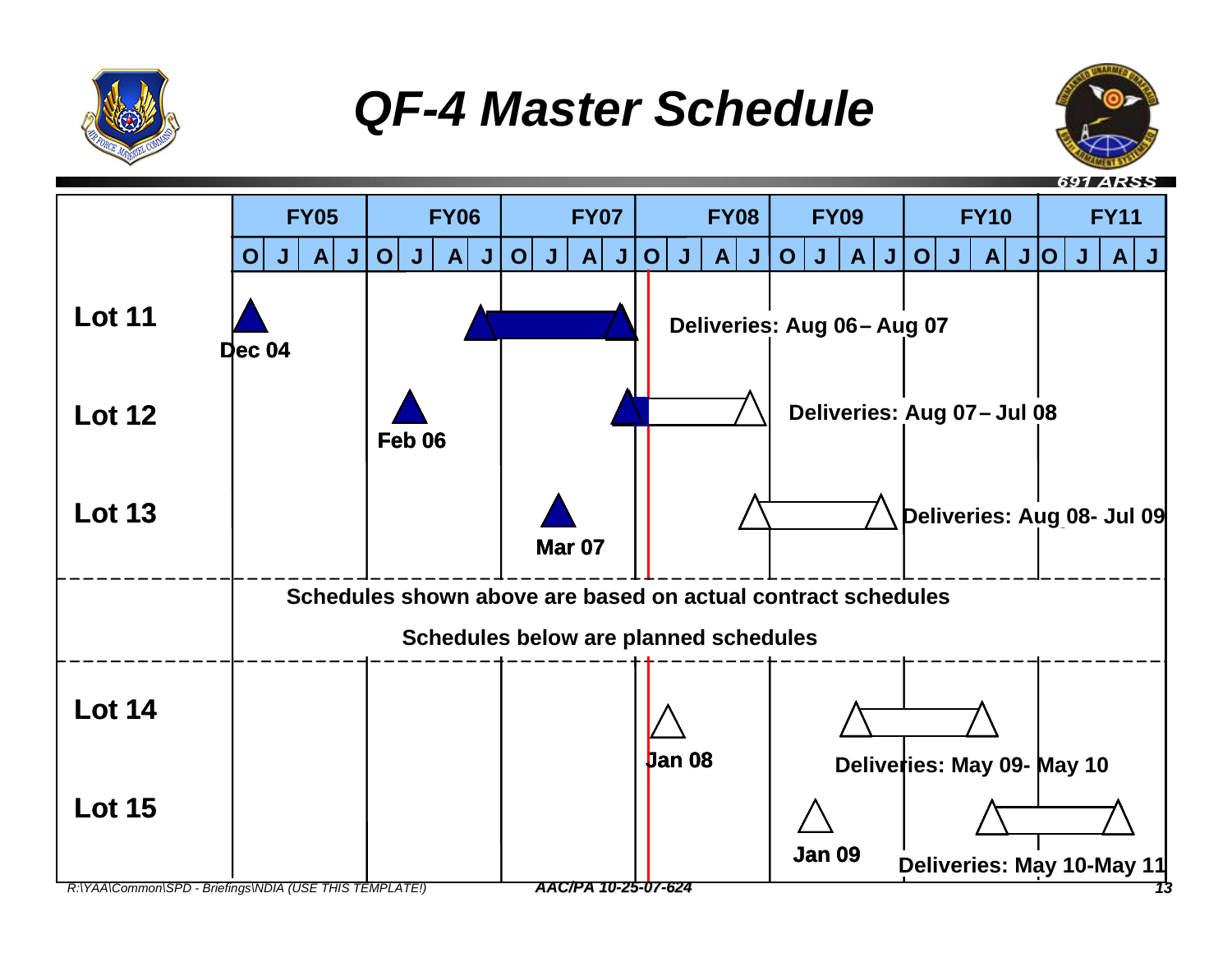



- **Completed Lot 11 and Began Lot 12 Deliveries**
	- **Total of 226 QF-4s Delivered to Date**
- **Conducting Government Ground Test of QRF-4C Model**
	- **Provides Three Additional Years Of Fullscale Capability**
	- **Projecting 17 Production Lots vice Current 15 Lots**
- **Supported 42 NULLO Test Missions in FY07**
	- **61 Missiles Fired**
	- **8 Kills**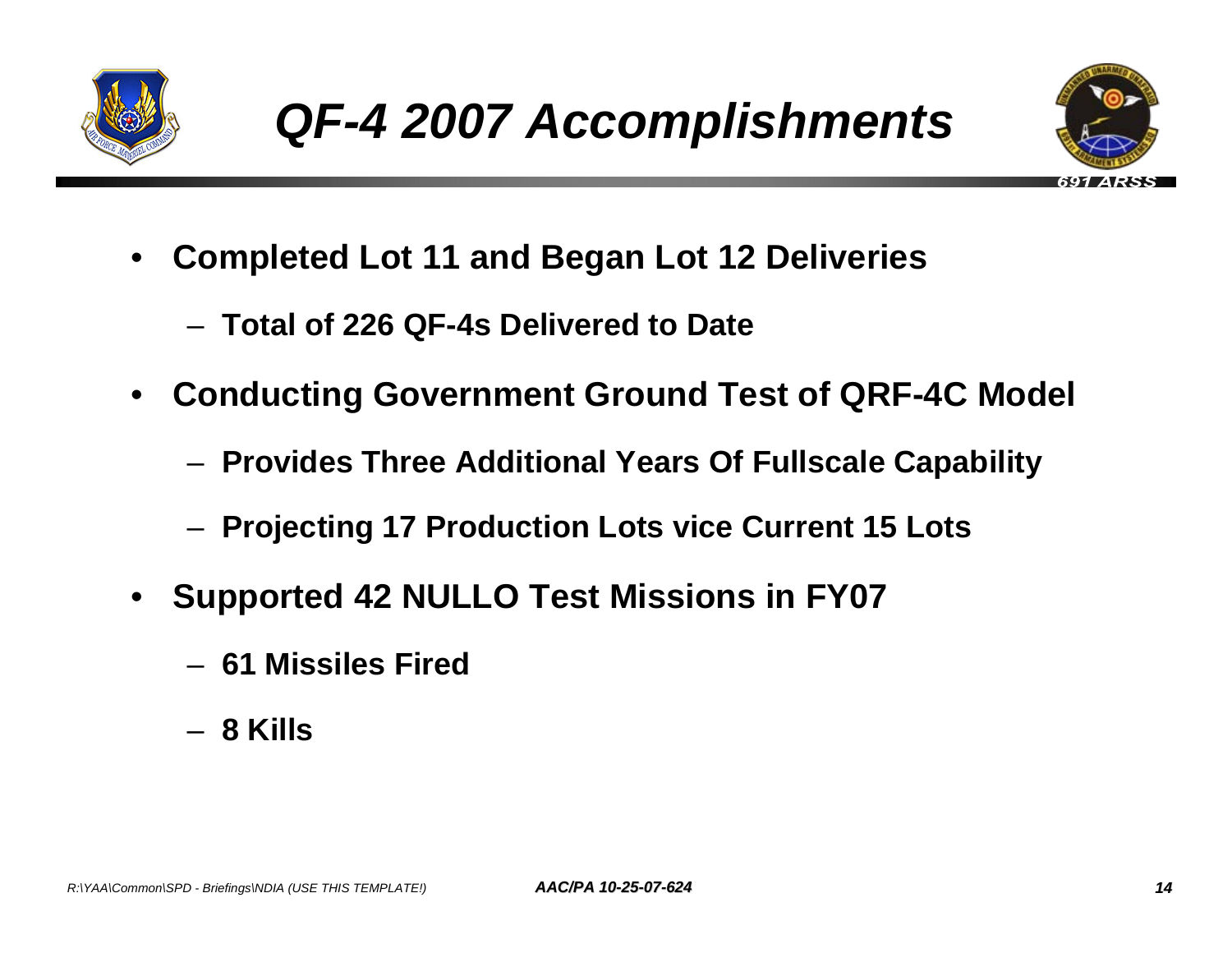



- **Lots 14 17 Will Consist of RF-4C Models Only**
- **Last QF-4 Delivery Planned For FY13**
- **Sufficient Inventory through FY15**
	- **Assumes 16 20 QF-4 Kills Per Year**
	- **Bridges Ops Capability Until QF-16 Deliveries**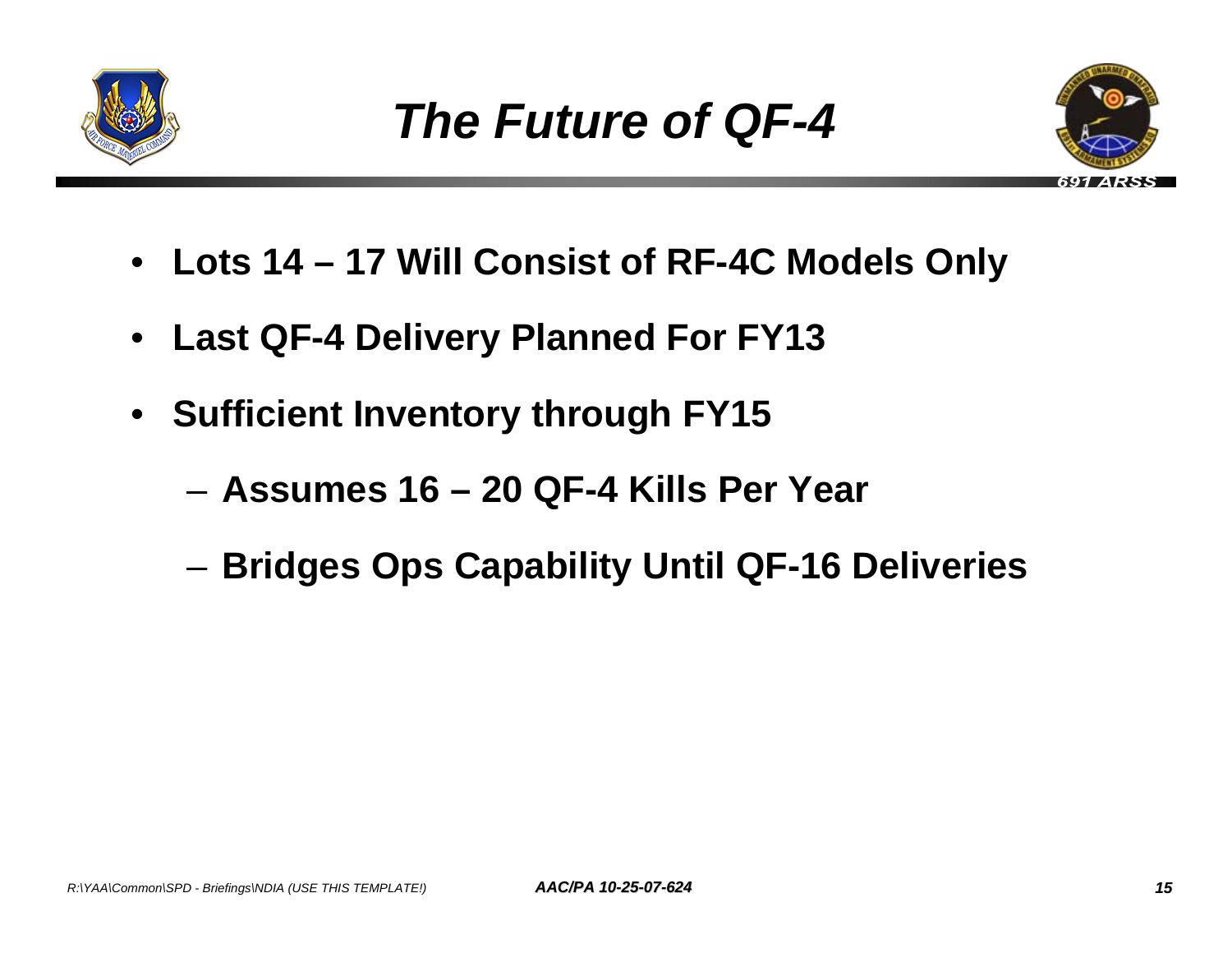

### *QF-16 Air Superiority Target 16 Air Superiority Target* **Program Manager: Mr. Ken Hislop Program Manager: Mr. Ken Hislop**

#### *Description Description*

- ¾**Fullscale Target for Threat-Representative Weapon System Evaluation**
- ¾**Meets USAF, Army, Navy, Allied Test Requirements**
- ¾**Program in Pre-System Development and Demonstration Phase**
- ¾**Droned Refurbished F-16 Aircraft**
- ¾**Risk Reduction in Progress: Airframes, Engines & Target Control System**

#### *Key Features Key Features*

¾ **Follow on for QF-4 Program: Supersonic, High-G, Heavy Payload Capability** 

*R:\YAA\Common\SPD - Briefings\NDIA (USE THIS TEMPLATE!) AAC/PA 10-25-07-624 16*

- ¾ **Satisfies Title 10 "Live Fire/Lethality"**
- ¾**Provides 4th Generation Threat Representation**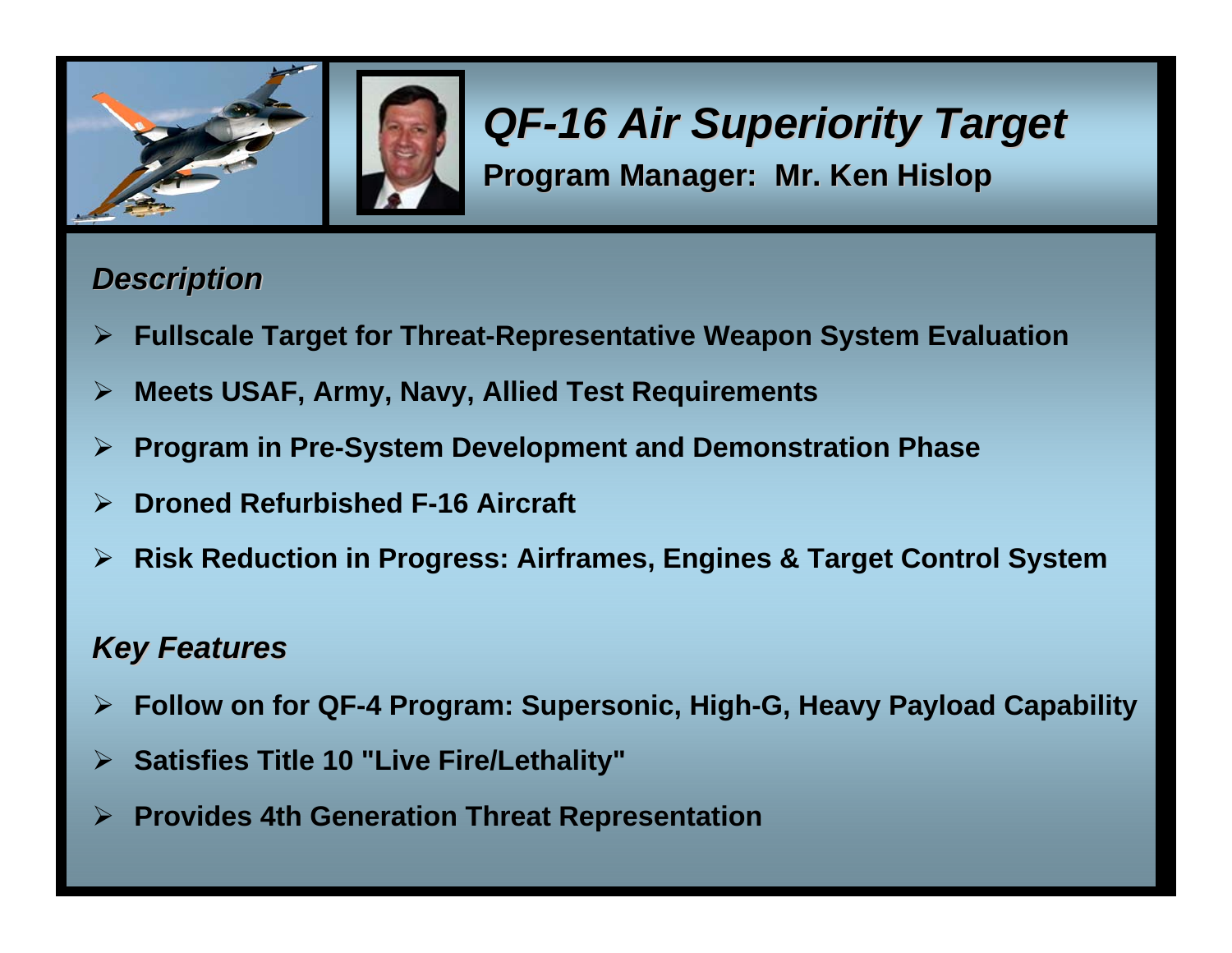

# *Proposed QF-16 Schedule FY08-FY16*



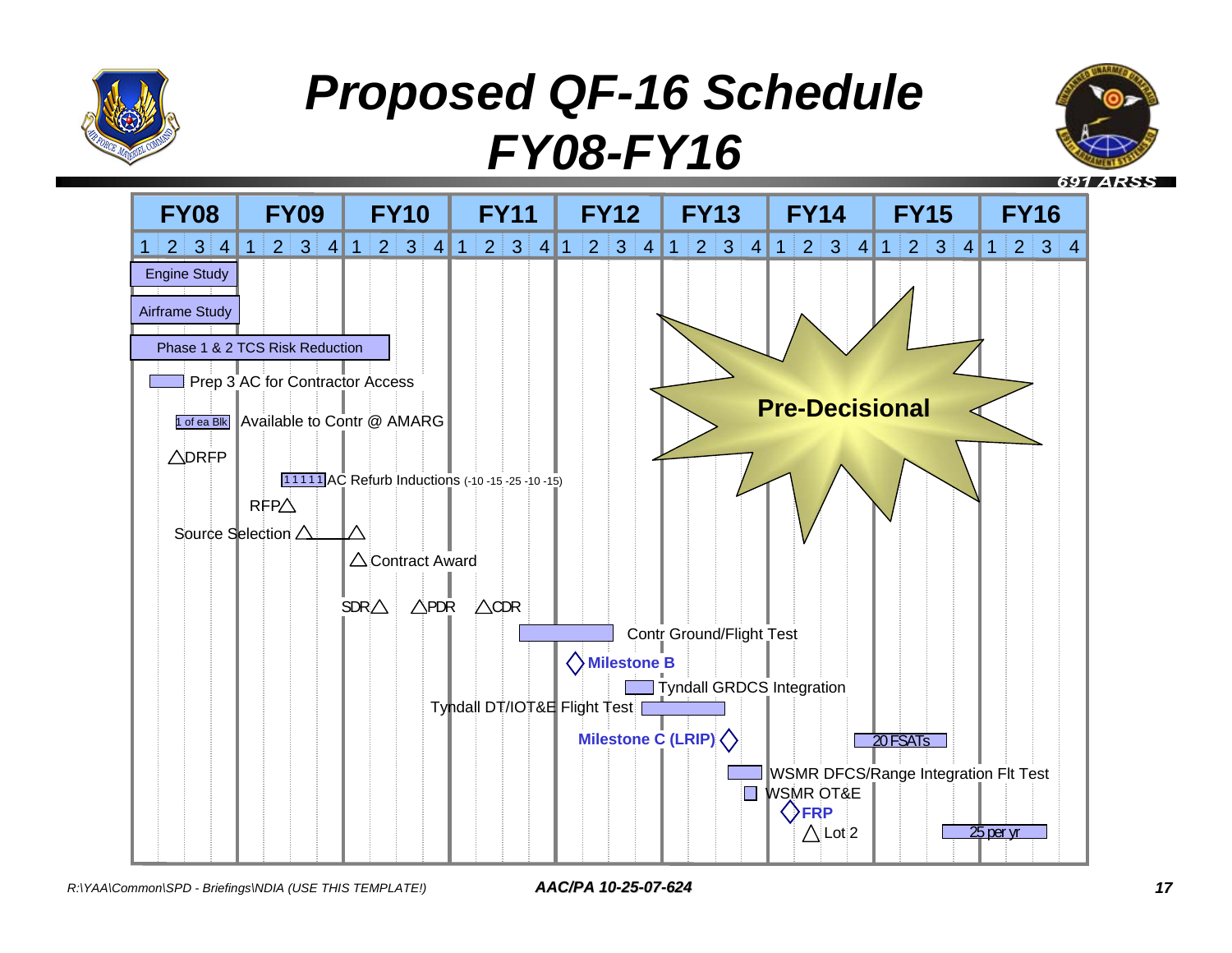



- **Risk Reduction Activities: FY07 09**
	- **Focus on Government Furnished Equipment**
- **F-16 Airframe Study**
	- **Assess Condition and Availability of Block 10, 15, and 25s**
	- **Cost of Refurbishment**
- **Engine Study**
	- **OSS&E Impacts to Manned and Unmanned Capability**
	- **Assesses Multiple F100 Engine Configurations**
- **Target Control System (TCS)**
	- **Data Link Tester Development**
		- **Integrate Ground S/W with Contractor-Developed Airborne S/W**
	- **Portable TCS For Contractor Development Support**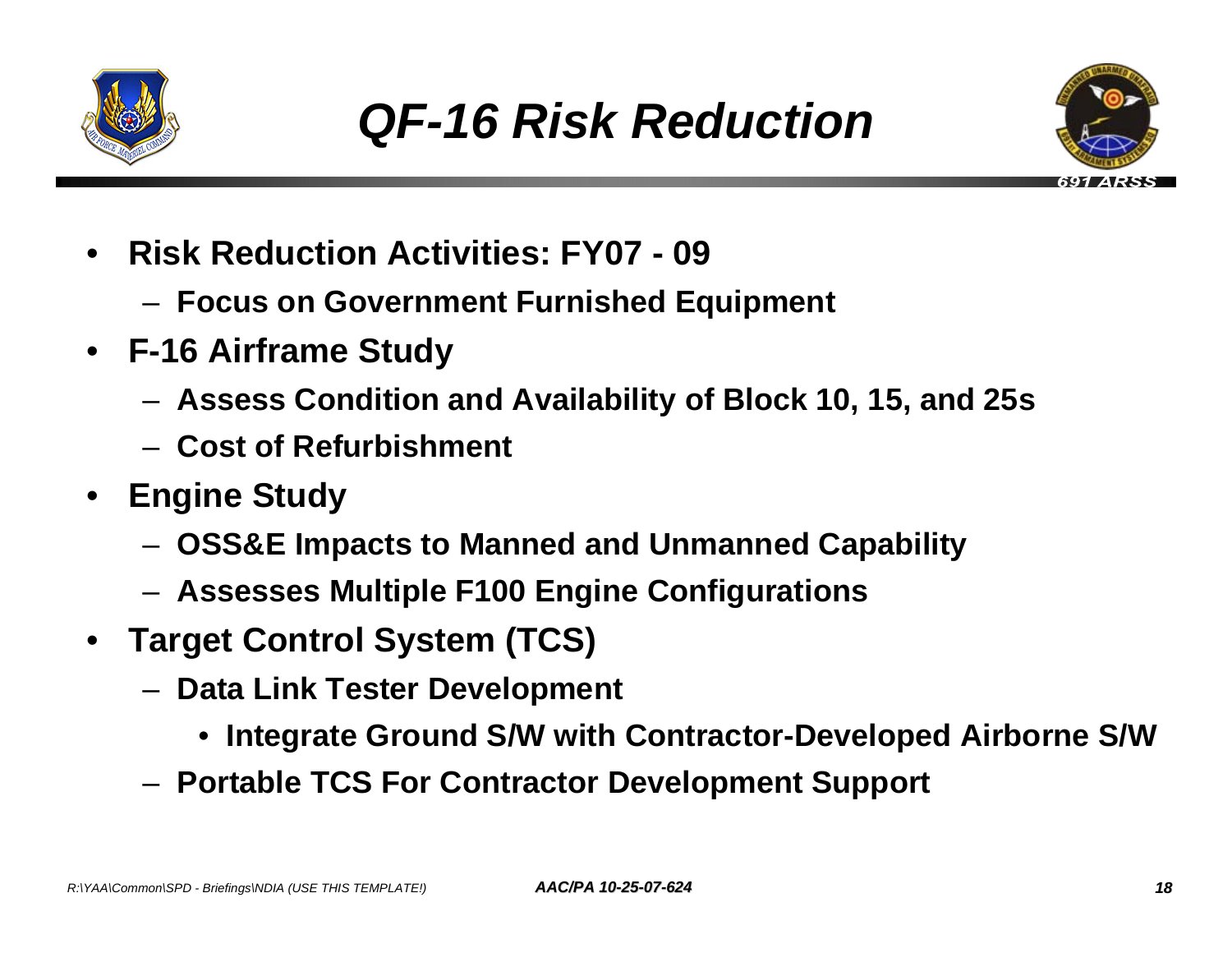



**Pre-Decisiona** 

- **Provide Potential Primes Access to Airframes**
	- **Three F-16s Available at AMARG in Late FY08**
		- **Blocks 10, 15 and 25**
	- **Government Crew Chief Supervises Visits**
	- **Program Office Set Ups Visitation Schedule**
	- **Aircraft Will Be On Ground Power For Analysis**
	- **Gun and Ammo Canister Will Be Removed**
- **Multiple Visits May Be Permitted**

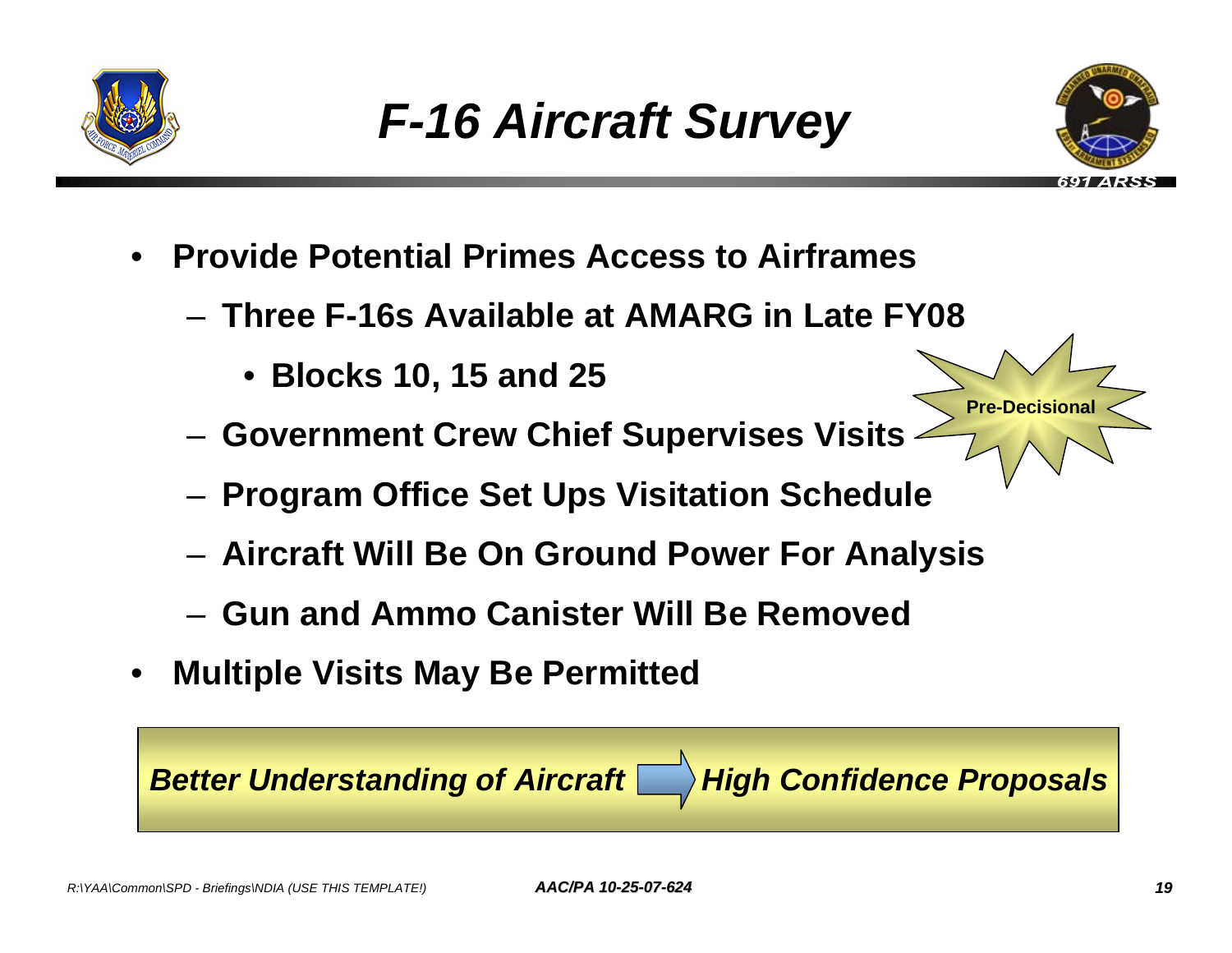



- **FY09 PBR Funding Approved**
	- **Air Force and Navy Funded**
- **1st Industry Day Complete**
	- **63 Industry Attendees Representing 23 Companies**
- **Draft RFP Due Out in Mar 08**
	- **Key Focus For Industry Day II**
- **2nd Industry Day Planned 3QFY08**
	- **Increase Use of One-on-One Sessions**
- **RFP Release in 2QFY09**
- **Contract Award in 1QFY10**

### **Acquisition Strategy not yet Approved – Information Regarding Future Events / Strategy is Tentative**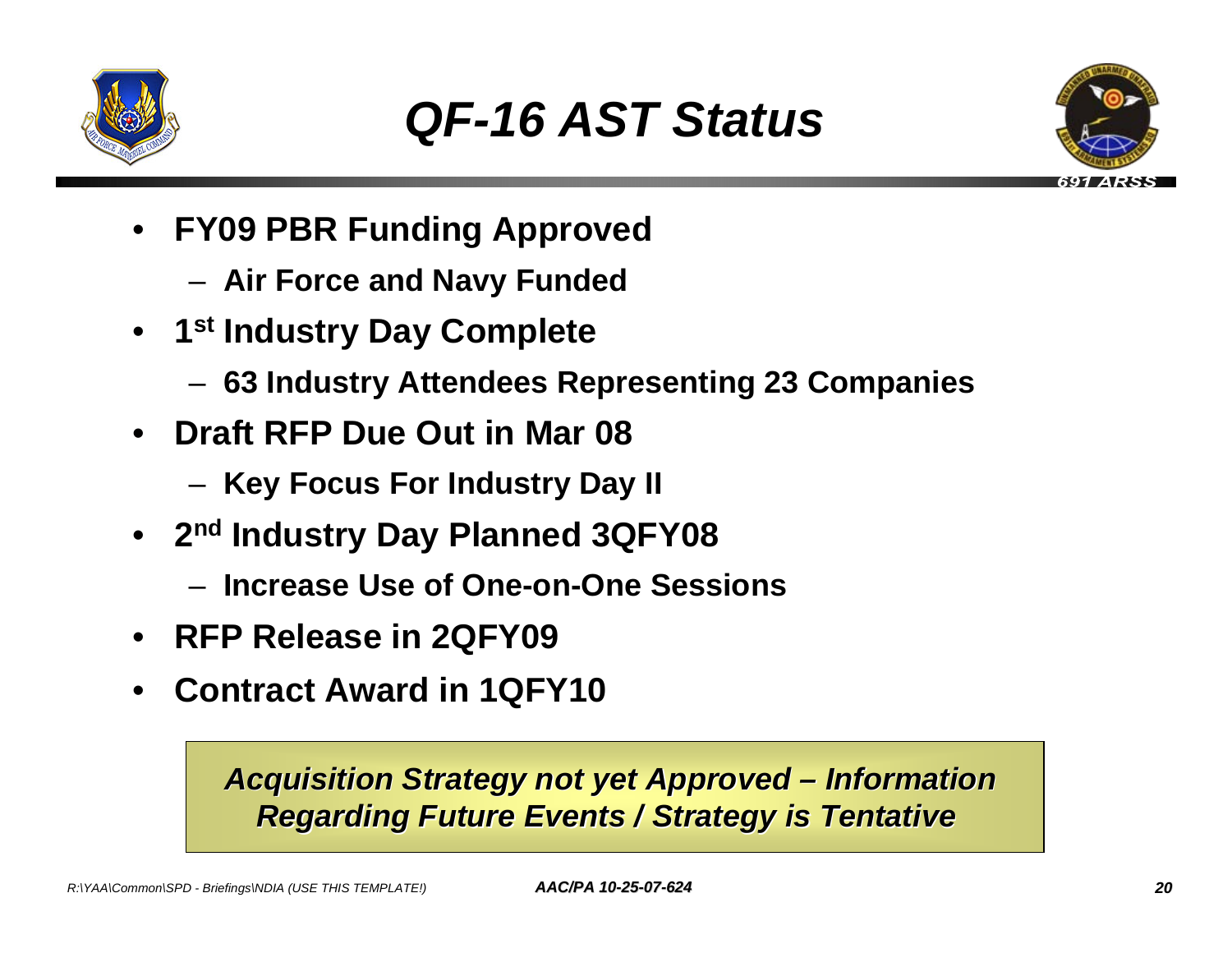





- **Purpose**
- **System Description**
- **Organizational Structure**
- **Product Groups**
	- **Full-scale Aerial Targets**
	- **Subscale Aerial Targets**
- **Summary**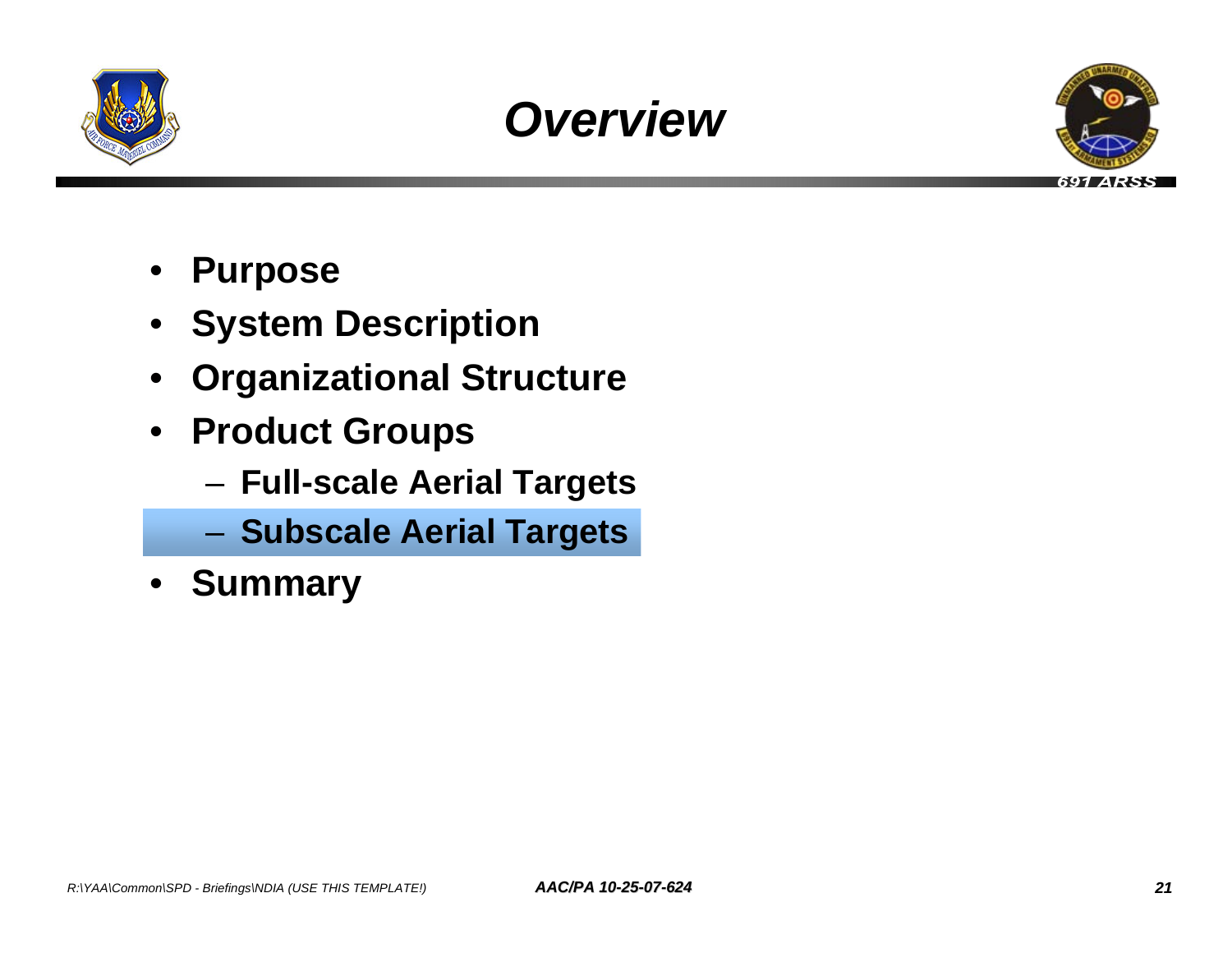



# *AFSAT Sub Scale Aerial Target AFSAT Sub Scale Aerial Target*

**Program Manager: Mr. Jim Cornwell Program Manager: Mr. Jim Cornwell**

### *Description Description*

- ¾ **An Affordable, All-Composite Airframe**
- $\blacktriangleright$  **Flies Faster/Slower, Higher/Lower, and Provides 3x+ More Presentations Than Legacy USAF Subscale Targets**
- $\blacktriangleright$ **Program in Initial Production Phase**
- ¾ **Prime Contractor is CEi, Sacramento, CA**

### *Key Features Key Features*

¾ **Satisfies Title 10 "Live Fire/Lethality"**

*R:\YAA\Common\SPD - Briefings\NDIA (USE THIS TEMPLATE!) AAC/PA 10-25-07-624 22*

- ¾**Operates via Ground Based Target Control System**
- ¾ **Subsonic, Relatively Heavy Payload Capability**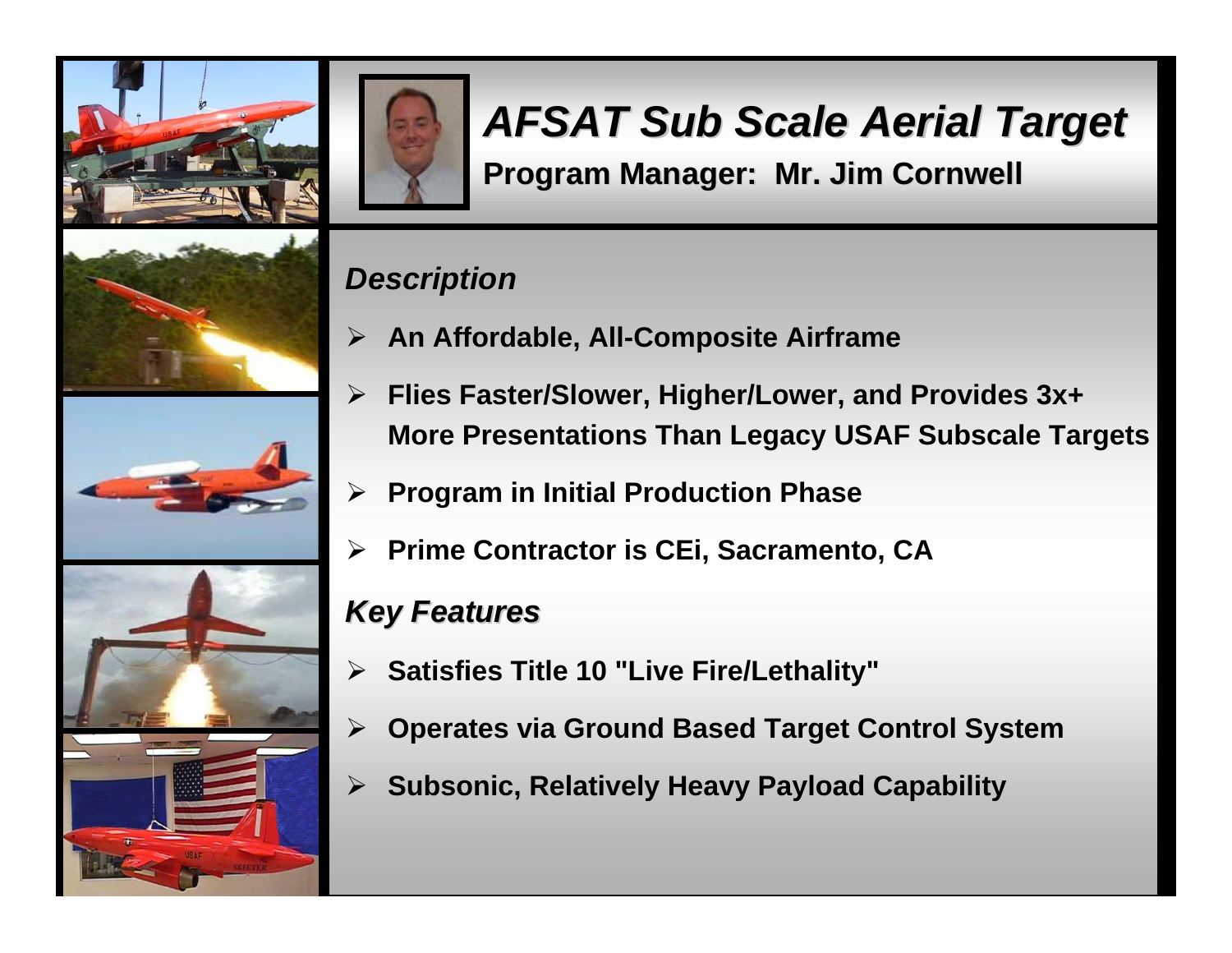

### *AFSAT Master Schedule*



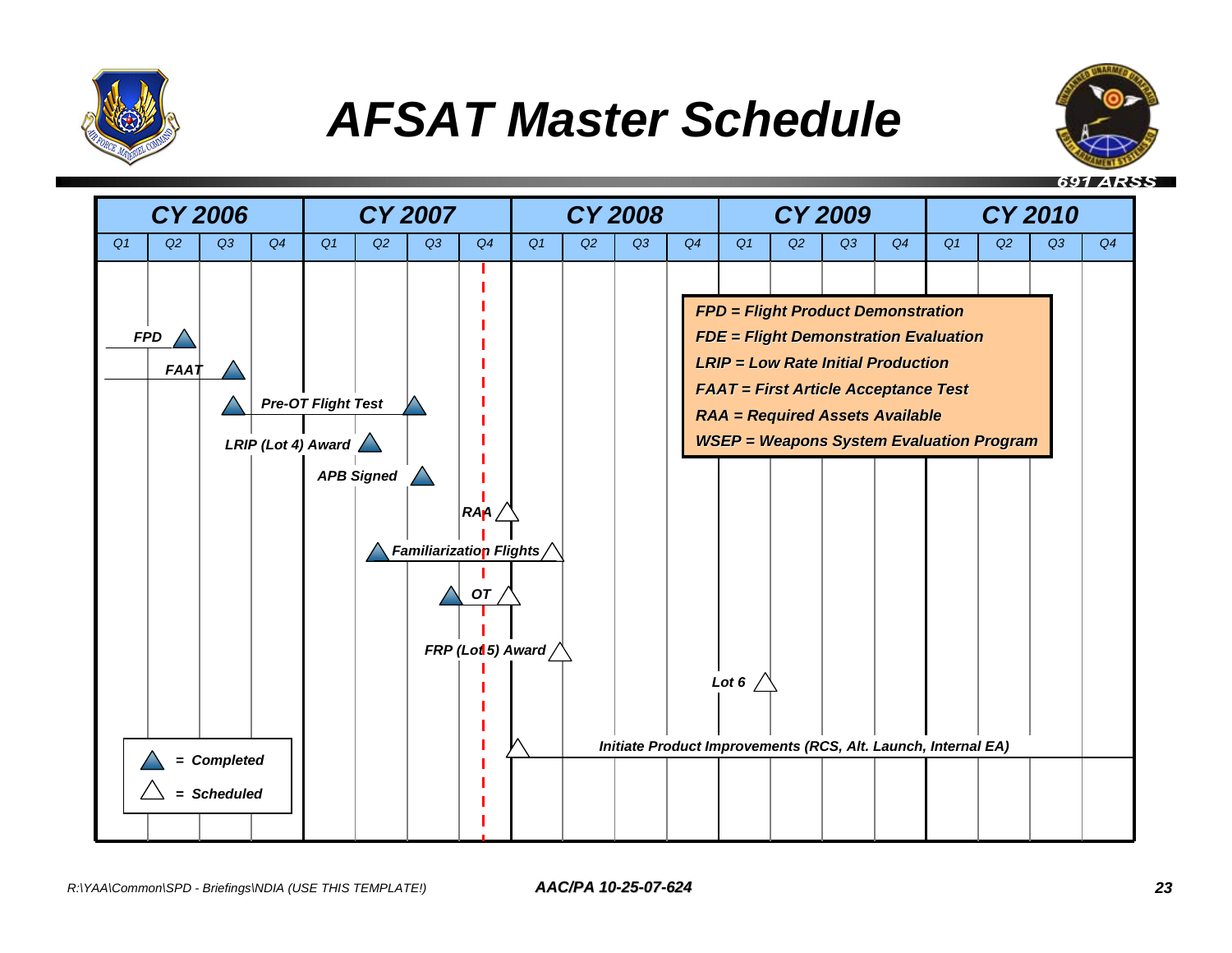



- **Completed Pre-Operational Testing**
- **Supported 21 Familiarization/Weapon System Evaluation Program Missions**
	- **114 Presentations Achieved with 103 Missiles Fired**
	- **5 Kills**
- **Currently in Operational Testing** 
	- **Estimate Completion by Nov 07**
- **Full Rate Production Decision Planned NLT Mar 08**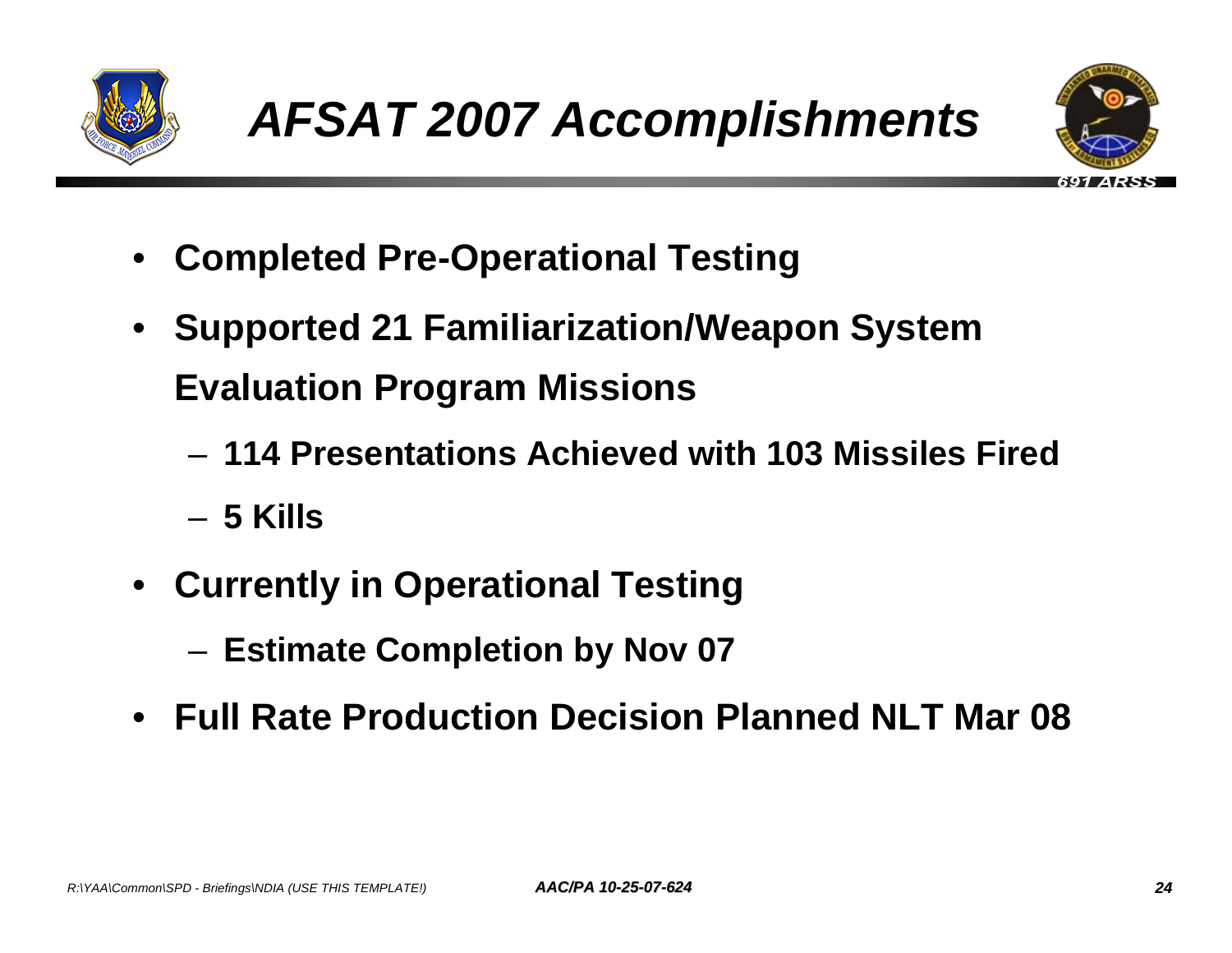





- **Purpose**
- **System Description**
- **Organizational Structure**
- **Product Groups**
	- **Full-scale Aerial Targets**
	- **Subscale Aerial Targets**
- **Summary**